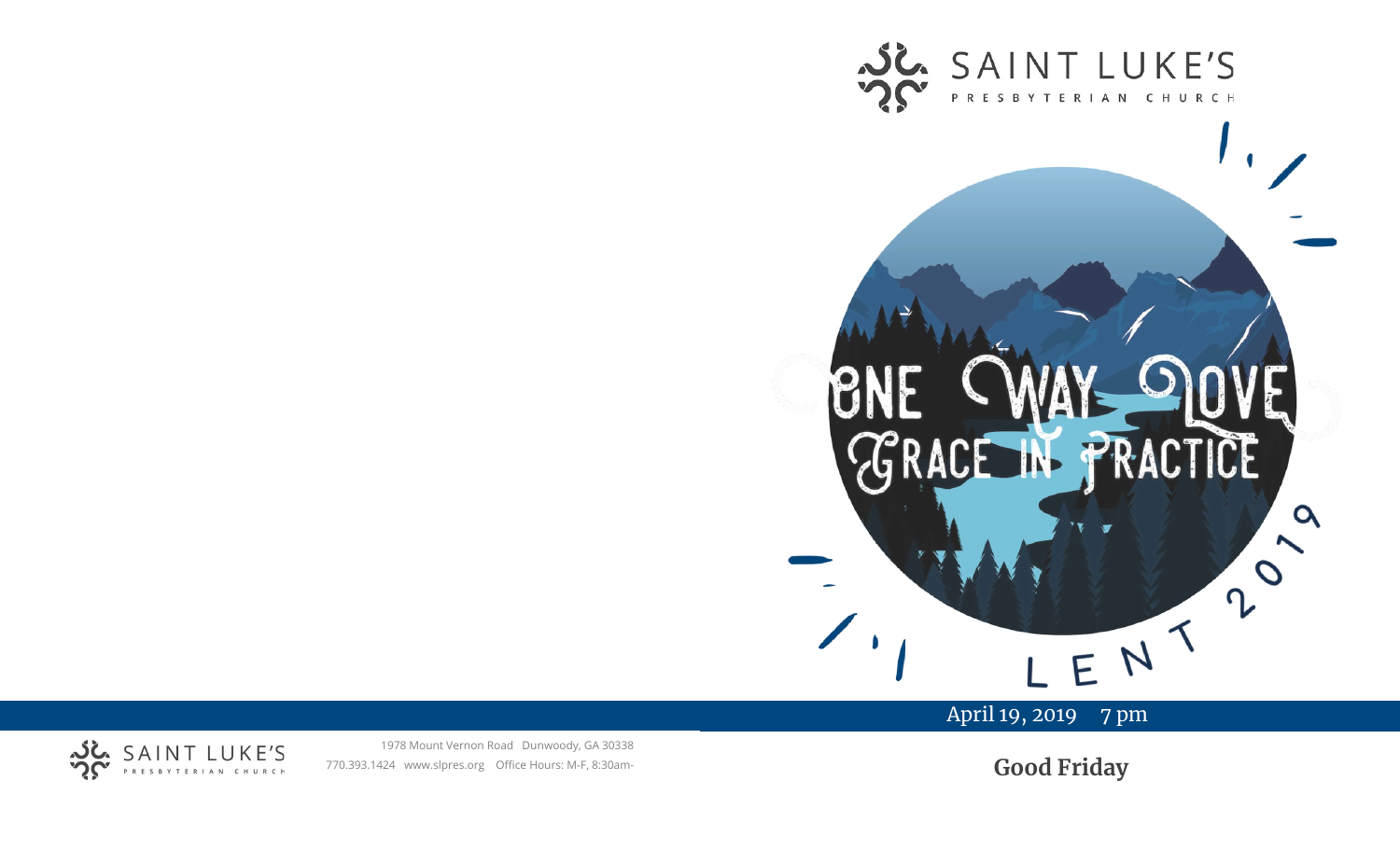

1978 Mount Vernon Road • Dunwoody, Georgia 30338 770.393.1424 • www.slpres.org

## **In Preparation for Worship**

With this Good Friday liturgy, we continue our celebration of the Three Days of Jesus' suffering, death, and resurrection. Though we gather to recall our Lord's passion, we celebrate the wonder and mystery of the cross in the sure hope of the resurrection. Today we pray around the cross as the sign of the world's redemption. From the cross flows forgiveness, healing, and salvation. We acclaim the cross as the tree of life, for as Christ vanquishes death and evil, the world is given new birth and a living hope. With all the faithful we are invited to worship, giving thanks for this great mystery of our faith. We depart in silence, ready to return for the Easter celebration and the culmination of The Three Days.

#### **Welcome**

#### **Chiming of the Hour**

### **Opening Prayer**

**Gracious God,**

**On this day we gather to remember the death of Jesus at the hands of human sin. He was despised and rejected, oppressed and afflicted, yet he was prepared to** 

**be wounded for the sake of God's grace and truth.**

**We come overwhelmed by the depth of Jesus' love for us, and his commitment to a different way than the world and we deliver.**

**In response to such love and sacrifice, we hear ourselves called, as his disciples, to overcome evil with good, suffering with wholeness, oppression with justice, and conflict with peace.**

**In Jesus' name, we pray. Amen.**

**Hymn #220\*** *stanzas 1-3* Go to Dark Gethsemane

**The Betrayal and Arrest Matthew 26:47-56** 

**Anthem** Lamb of God *F. Melius Christiansen* Chancel Choir

Lamb of God most holy, who on the cross didst suffer. Patient still and lowly, thyself to scorn didst offer. Our sins by thee were taken, or hope had us forsaken. Have mercy on us, O Jesu!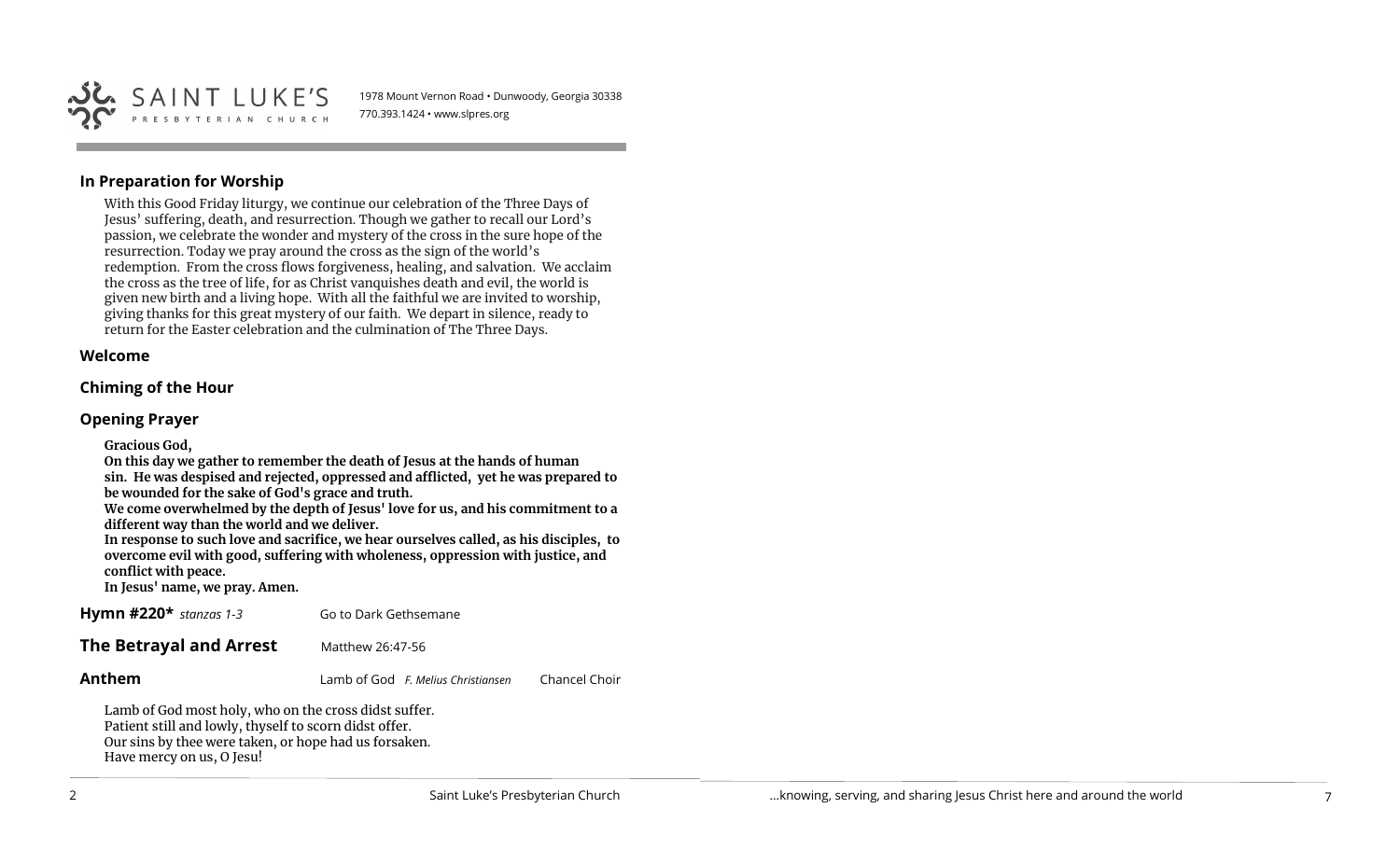

| Jesus Before the High Priest | Matthew 26:57- 68       |  |  |
|------------------------------|-------------------------|--|--|
| Hymn #218                    | Ah, Holy Jesus          |  |  |
| The Denial                   | Matthew 26:69 - 27:3-10 |  |  |
|                              |                         |  |  |

# **Confession of Sin**

| Lord, you are the Light of the World, but the world could not heed or hold you. We<br>find ourselves in this story of human sin.<br>Have mercy upon us for when we have denied you, betrayed you, mocked you, turned<br>away or strayed from you.<br>Help us to change this familiar story of failure into a story of courage, faith and<br>commitment to the kingdom you are making. Amen.                                                                                                                                                                                                                                                            |                                                             |  |  |  |  |  |  |  |
|--------------------------------------------------------------------------------------------------------------------------------------------------------------------------------------------------------------------------------------------------------------------------------------------------------------------------------------------------------------------------------------------------------------------------------------------------------------------------------------------------------------------------------------------------------------------------------------------------------------------------------------------------------|-------------------------------------------------------------|--|--|--|--|--|--|--|
| <b>Hymn #209</b> stanzas 1-4                                                                                                                                                                                                                                                                                                                                                                                                                                                                                                                                                                                                                           | My Song Is Love Unknown                                     |  |  |  |  |  |  |  |
| <b>The Trial</b>                                                                                                                                                                                                                                                                                                                                                                                                                                                                                                                                                                                                                                       | Matthew 27:11-31                                            |  |  |  |  |  |  |  |
| Anthem                                                                                                                                                                                                                                                                                                                                                                                                                                                                                                                                                                                                                                                 | Chancel Choir<br>O Savior of the World John Goss            |  |  |  |  |  |  |  |
| O savior of the world, who by thy cross and precious blood hast redeemed us. Save us<br>and help us, we humbly beseech thee, O Lord. Amen.                                                                                                                                                                                                                                                                                                                                                                                                                                                                                                             |                                                             |  |  |  |  |  |  |  |
| <b>The Crucifixion</b>                                                                                                                                                                                                                                                                                                                                                                                                                                                                                                                                                                                                                                 | Matthew 27:32-44                                            |  |  |  |  |  |  |  |
| Anthem                                                                                                                                                                                                                                                                                                                                                                                                                                                                                                                                                                                                                                                 | Even the Heavens Are Weeping Joseph Martin<br>Chancel Choir |  |  |  |  |  |  |  |
| Even the heavens are weeping as a cross is lifted on high.<br>The tears of the Father are falling as Jesus goes forth to die.<br>The sky grows dark as midnight, the thunder starts to cry.<br>Even now the earth is shaking as they crucify the King.<br>Hills and valleys all are trembling as the hammer starts to ring.<br>Hosannas now are silent. The crowds no longer sing.<br>Even the heavens are weeping as they take him from the tree.<br>The sun in its shame hides in shadows, and the birds refuse to sing.<br>The hands of those who loved him prepare him for the grave.<br>Even the heavens are weeping as they carry the Lord away. |                                                             |  |  |  |  |  |  |  |
| <b>The Death</b>                                                                                                                                                                                                                                                                                                                                                                                                                                                                                                                                                                                                                                       | Matthew 27:45-56                                            |  |  |  |  |  |  |  |